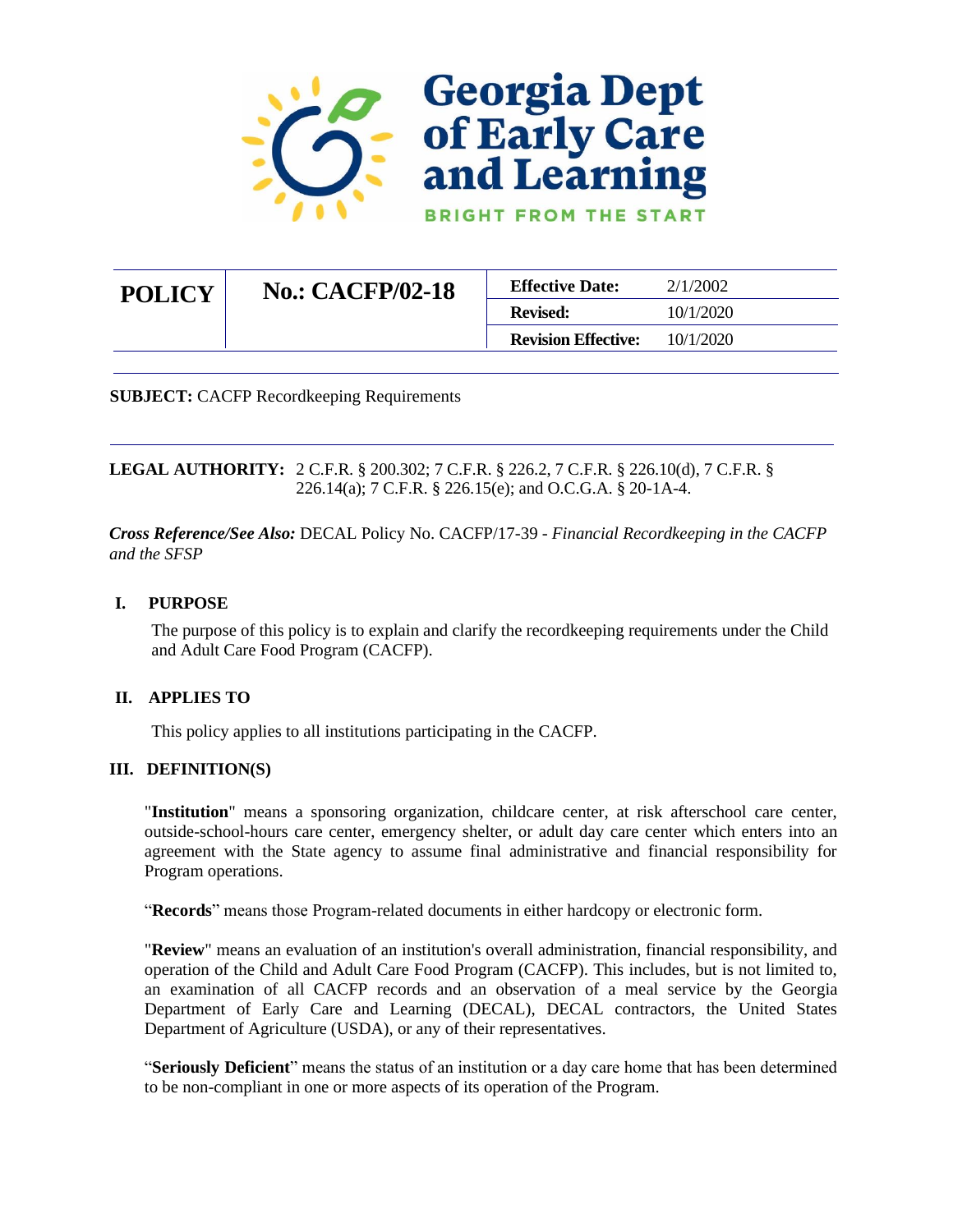|               |                         | <b>Effective Date:</b>     | 2/1/2002  |
|---------------|-------------------------|----------------------------|-----------|
| <b>POLICY</b> | <b>No.: CACFP/02-18</b> | <b>Revised:</b>            | 10/1/2020 |
|               |                         | <b>Revision Effective:</b> | 10/1/2020 |

"**Sponsor**" or "**Sponsoring organization**" means a public or private nonprofit organization that is entirely responsible for the administration of the CACFP in:

- (a) One or more day care homes;
- (b) A childcare center, emergency shelter, at-risk afterschool care center, outside-school-hours care center, or adult day care center which is a legally distinct entity from the sponsoring organization;
- (c) Two or more childcare centers, emergency shelters, at-risk afterschool care centers, outsideschool-hours care center, or adult day care centers; or
- (d) Any combination of childcare centers, emergency shelters, at-risk afterschool care centers, outside-school-hours care centers, adult day care centers, and day care homes. The term "sponsoring organization" also includes an organization that is entirely responsible for administration of the Program in any combination of two or more child care centers, at-risk afterschool care centers, adult day care centers or outside-school-hours care centers, which meet the definition of For-profit center in this section and are part of the same legal entity as the sponsoring organization.

#### **III. POLICY**

#### **A. Audits/Compliance Reviews, Record Maintenance, and Production**

Institutions participating in the Child and Adult Care Food Program (CACFP) are subject to audits or compliance reviews designated by DECAL, DECAL contractors, USDA, or any of their representatives. The reviews may be announced or unannounced. The requested CACFP records will only be accepted and reviewed if made available upon request and retrieved from the location as stated within the "Recordkeeping" section of the online Management Plan. Complying with this policy ensures the integrity of the institution's record maintenance system and eliminates the possibility of improper revisions and alterations to the records. Further, DECAL acknowledges that those institutions maintaining hardcopy records, may, on occasion, need to remove records from the center/site for personal audit purposes. In these instances, DECAL strongly encourages institutions to electronically scan or copy documents needed for personal audit so that in the event of a review, the originals will be made available upon request. Likewise, for those institutions maintaining their records electronically, DECAL strongly advises that such files be electronically 'backed up' in the event that such records are electronically lost, damaged, or stolen.

Participants in the CACFP are required to maintain all records relating to Program administration, financial responsibility, and operation at the location indicated in their Management Plan of their online application for the current year plus a period of three years after the date of submission of the final claim for the fiscal year to which they pertain. Failure to maintain Program records in accordance with Federal regulations, DECAL policy, and/or guidance shall result in a review finding, as well as a meal reclaim for the period in question (the records cover), a cost disallowance for the period in question (the records cover), and/or the institution being declared Seriously Deficient.

Specifically, institutions are required to clearly indicate *where* their Program records are physically located, within the "Recordkeeping" section of their Management Plan. Institutions who maintain their records electronically must include language in their Management Plan indicates such records are "electronically maintained" rather than located a physical location. The Management Plan is part of the organization's online application and is submitted to DECAL. Should the location of records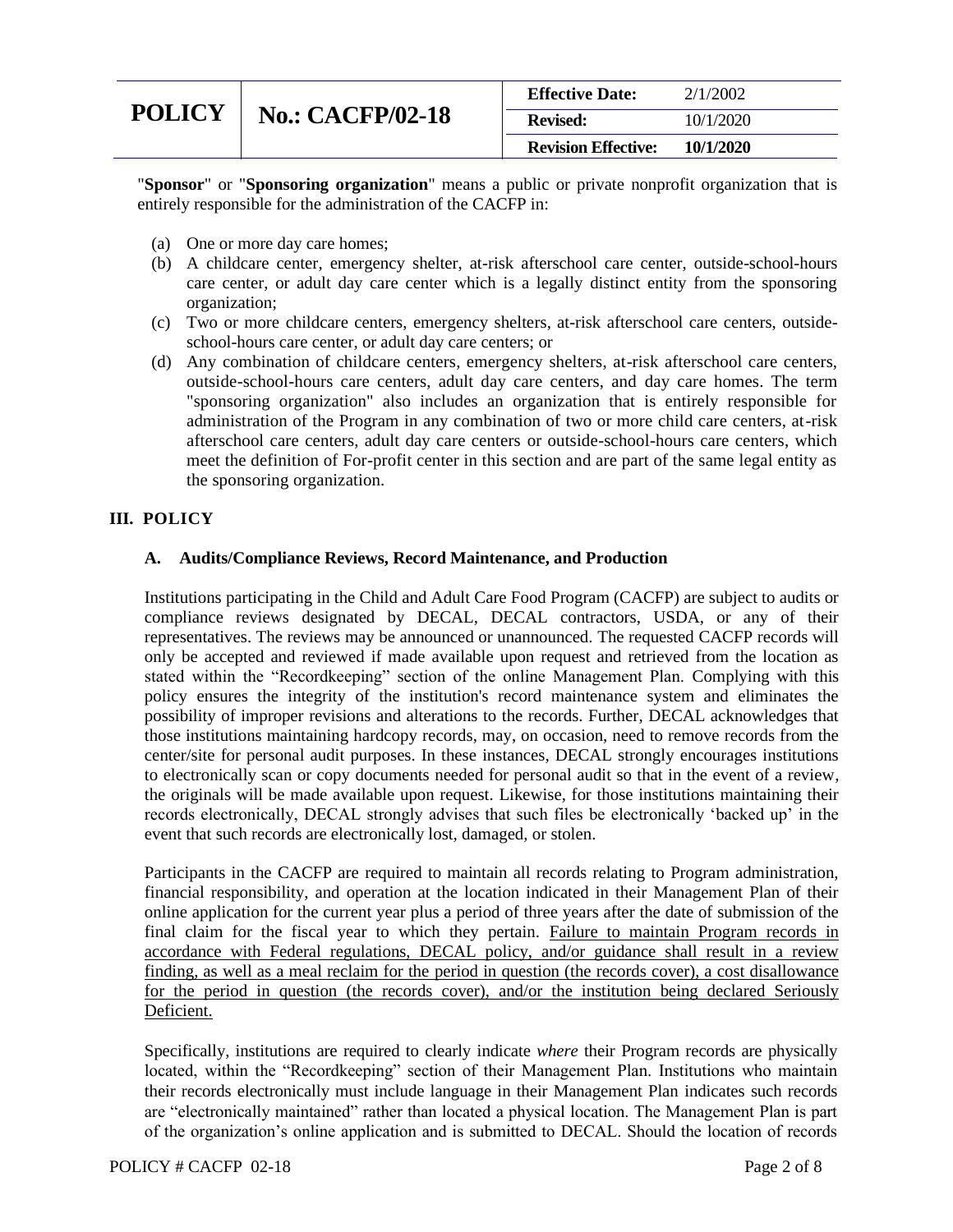|               |                         | <b>Effective Date:</b>     | 2/1/2002  |
|---------------|-------------------------|----------------------------|-----------|
| <b>POLICY</b> | <b>No.: CACFP/02-18</b> | <b>Revised:</b>            | 10/1/2020 |
|               |                         | <b>Revision Effective:</b> | 10/1/2020 |

ever change, the institution's Program Contact or designated principal must update the Recordkeeping section of the Management Plan at the time in which the records are moved, both physically and electronically.

All accounts and records pertaining to the Program shall be made available upon request to DECAL, DECAL contractors, USDA, or any of their representatives for audit or review at a reasonable time and place. "Available upon request" means immediately retrievable and accessible to DECAL, DECAL contractors, USDA, or any of their representatives. If an extenuating circumstance neither affecting nor giving the appearance of affecting Program integrity, delays the retrievability and/or accessibility of Program records, DECAL *may* allow additional time to retrieve and access such records. However, in these extenuating circumstances, an extension of time **shall not exceed (2) hours** from the time in which the request was made. The determination to grant an up to (2) hour extension due to extenuating circumstances lies within the sole discretion of DECAL.

Failure to maintain and provide Program records in compliance with Federal regulations, DECAL policy, and/or guidance shall be grounds for denial of reimbursement for meals served during the period covered by the records in question, and for the denial of reimbursement for costs associated with such records

### **B. Program Alternate**

In the event the institution's Program Contact or designated principal cannot be present at the center/sponsor's office to provide the requested records, the Program Contact or designated principal must select an alternate CACFP-trained individual to access the records in his/her absence. The individual selected to serve as the Program Alternate must be listed within Question #1's response within the "Recordkeeping" section of the Management Plan contained online within GA ATLAS.

Further, an institution's Program Contact or designated principal must adequately train their Program Alternate on how to effectively retrieve Program records. This also includes providing him or her with the tools needed to retrieve them. For example, an organization electing to store its records in a locked cabinet must train his/her Program Alternate on where the key is stored. Likewise, for those organizations electing to store records electronically, it must provide its Program Alternate with the requisite computer password. It is the Program Contact's responsibility to update the Management Plan when the Program Alternate changes and to do so within (30) calendar days of the change.

In the absence of the Program Contact or designated principal, failure to provide a Program Alternate as indicated within the online Management Plan and on the day of the review, will result in an automatic meal reclaim for the period covered by the records in question, a cost disallowance for the period covered by the records in question, and/or the institution being declared Seriously Deficient. The absence of the Program Contact or designated principal should neither hinder the availability and accessibility of records nor prevent the reviewer from conducting the review.

#### **C. Required Records**

The following list includes, but is not limited to, the records that must be maintained **at the place indicated in the "Recordkeeping" section** of the institution's Management Plan located online: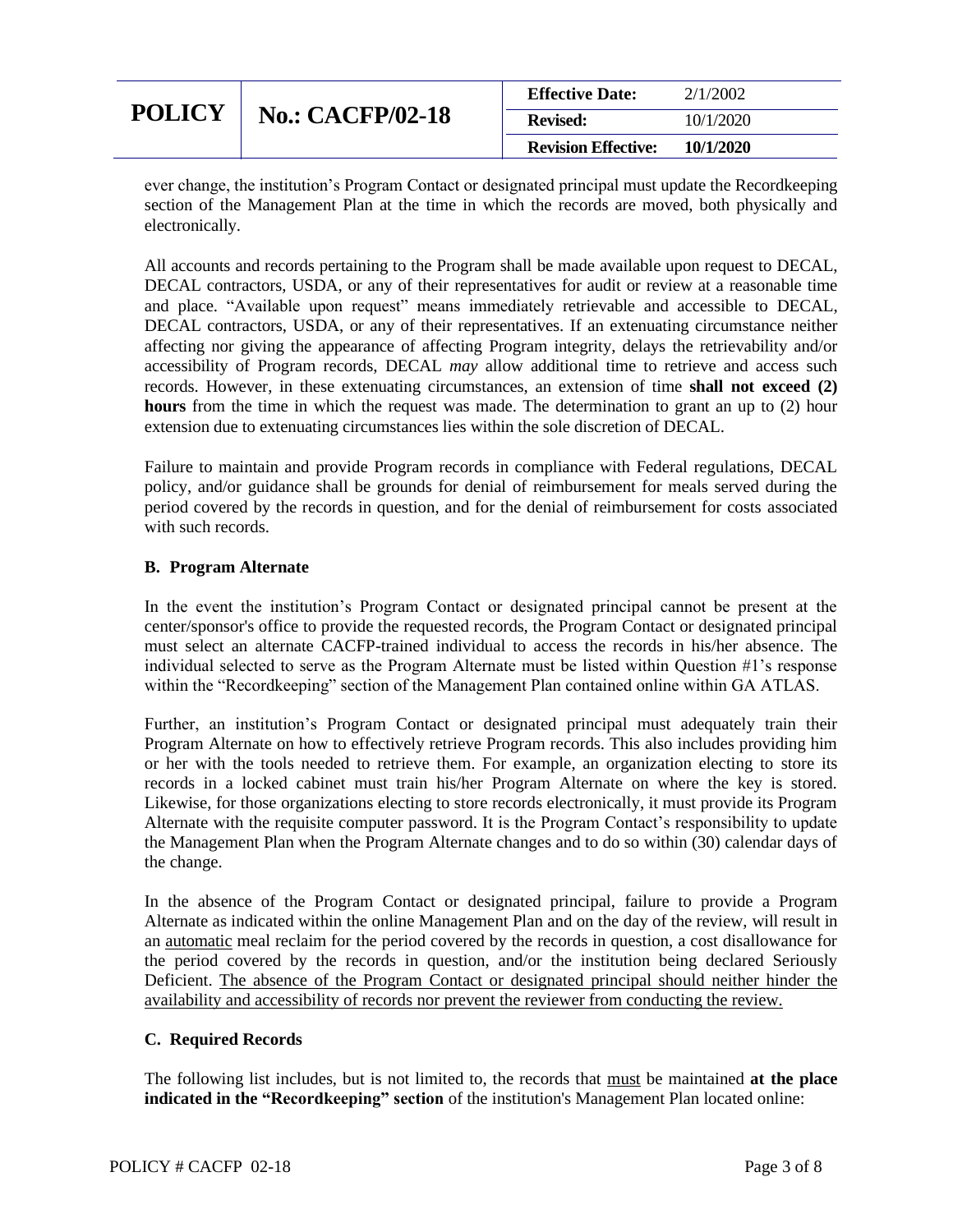# **POLICY** N

| <b>No.: CACFP/02-18</b> |
|-------------------------|
|                         |

| <b>Revision Effective:</b> | 10/1/2020 |
|----------------------------|-----------|
| <b>Revised:</b>            | 10/1/2020 |
| <b>Effective Date:</b>     | 2/1/2002  |

- Agreement for Participation (signed)
- Application materials (including an administrative/operating budget and a Management Plan)
- Records from a financial management system that provide detailed information regarding CACFP income and expenses separately from other income and expenses
- Copies of all claims for reimbursement with supporting documentation including, but not limited to, Title XX or Title XIX documentation
- Bank statements to demonstrate CACFP expenditures
- Copies of menus
- Copies of previous monitoring reports conducted either by DECAL or the sponsoring organization
- Documentation of training attended and/or conducted
- Monitoring records (if applicable and including household contact documentation and review averaging documentation)
- DECAL policy, policy memoranda, policy guidance, and correspondence
- All records below that directly support claims for reimbursement:
	- a. Roster (for institutions operating both a traditional childcare program and an At-Risk afterschool program. (Note: A roster is not required if the institution solely operates the At-Risk afterschool program. Rather, daily attendance records are required.).
	- b. Documentation used to determine income eligibility for the participants (*i.e.,* IES forms)
	- c. Daily and Monthly Attendance Records
	- d. Enrollment documentation for each child which includes information on each child's normal days and hours of care and the meals normally received while in care (must be updated annually and signed by a legal parent or guardian)
	- e. Weekly Menu and Food Service Records (including infant meal records)
	- f. Meal Count Form (DCH Providers)
	- g. Copies of invoices and receipts for food purchases using CACFP funds (Special consideration regarding receipts printed on thermal paper - To ensure receipts printed on thermal paper remain legible, institutions must, upon receiving such receipts, make a copy of the receipt and attach the original to the copy. This will help prevent the loss of information that can occur when thermal receipts begin to fade.).
- Copies of financial records (source documents) including, but not limited to:
	- a. Time sheets signed by the employee and institution and/or sponsoring organization official, time distribution reports (when applicable), fully disclosed payroll records, cost allocation, copy of executed contracts, compensation plan, and management plan for all labor charged to the Program
	- b. Mileage logs/documentation
	- c. Staff distribution worksheet
	- d. Monthly Record of Costs (Operating/Administrative and if applicable)
	- e. Copies of invoices and receipts for all purchases using CACFP funds
	- f. In addition to the items listed above, institutions must also maintain financial records in accordance with Federal regulations and DECAL policy guidance and instructions. This includes but is not limited to: DECAL's *Budget Guidance Manual* and DECAL Policy No. CACFP/17-39 and Policy No. SFSP/17-20 – Financial Recordkeeping in the CACFP and the SFSP.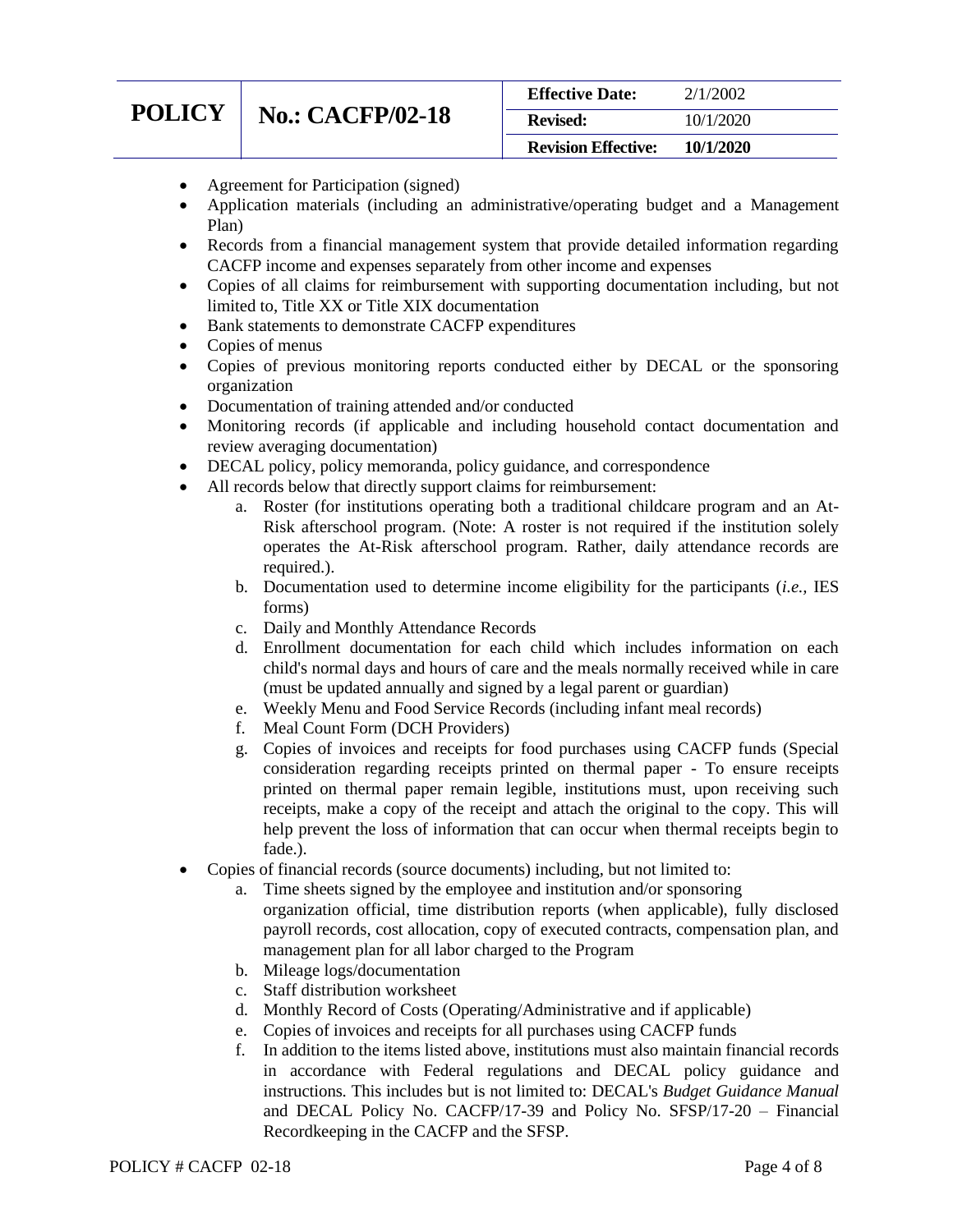|               |                         | <b>Effective Date:</b>     | 2/1/2002  |
|---------------|-------------------------|----------------------------|-----------|
| <b>POLICY</b> | <b>No.: CACFP/02-18</b> | <b>Revised:</b>            | 10/1/2020 |
|               |                         | <b>Revision Effective:</b> | 10/1/2020 |

- g. YTD Administrative Fee Reconciliation documentation (for Administrative Sponsors only and uploaded by **November 30th** in GA ATLAS after the close of each Program year)
- h. Procurement documentation when procuring goods and services (See DECAL Procurement Manual and Checklist).

#### **D. Sponsored Facility Program Records**

Facilities of sponsoring organizations are required to keep all applicable Program records on file at the facility for the current year plus a period of three years as previously described. Copies of all records must be forwarded to the sponsoring organization and must be kept on file, and available for review at all times by DECAL, DECAL contractors, USDA, or any of their representatives.

Sponsors are strongly encouraged to clearly label and file all records (preferably arranged by month) for each sponsored facility to ensure records are easily accessible and available upon request.

Day care home providers are required to maintain and have on hand and ready for review all CACFP records that support their Program activities and meal service for the current month, plus the previous twelve months of participation and operation. Day care home providers may store the remaining two years of records offsite. However, such records must still be in the control of the provider and accessible within a reasonable amount of time. If no offsite storage is used, providers must retain three years of records (plus the current year), onsite, at the physical address of the day care home facility.

#### **E. Sponsored Facility Financial Records & Procurement Records**

Sponsoring Organizations of Affiliated and Unaffiliated Centers Only: Similar to a sponsor's financial recordkeeping requirements, sponsored centers must also maintain adequate financial and procurement records from the list as previously described and where applicable. All required financial and procurement records must be kept on file at the facility for the current year plus a period of three years. **Note:** Day care home providers are exempt from maintaining financial records or records pertaining to **operational** costs.

Specifically, sponsoring organizations of affiliated and unaffiliated centers must at a minimum ensure all of the following:

- (1) Evidence of sponsor's routine monitoring and evaluation of the use of monthly CACFP reimbursement at the facility level is well documented;
- (2) Each facility only uses Program reimbursement on allowable costs;
- (3) Each facility submits monthly documentation that must include the monthly record of operating costs and all supporting documentation (e.g., receipts, invoices, bank statements, payroll records, general ledger, chart of accounts, check registry, etc.);
- (4) Each facility operates a non-profit Food Service Account (FSA); and
- (5) Facilities' procurement of goods and services follows the guidance outlined within DECAL's Procurement Manual and Checklist.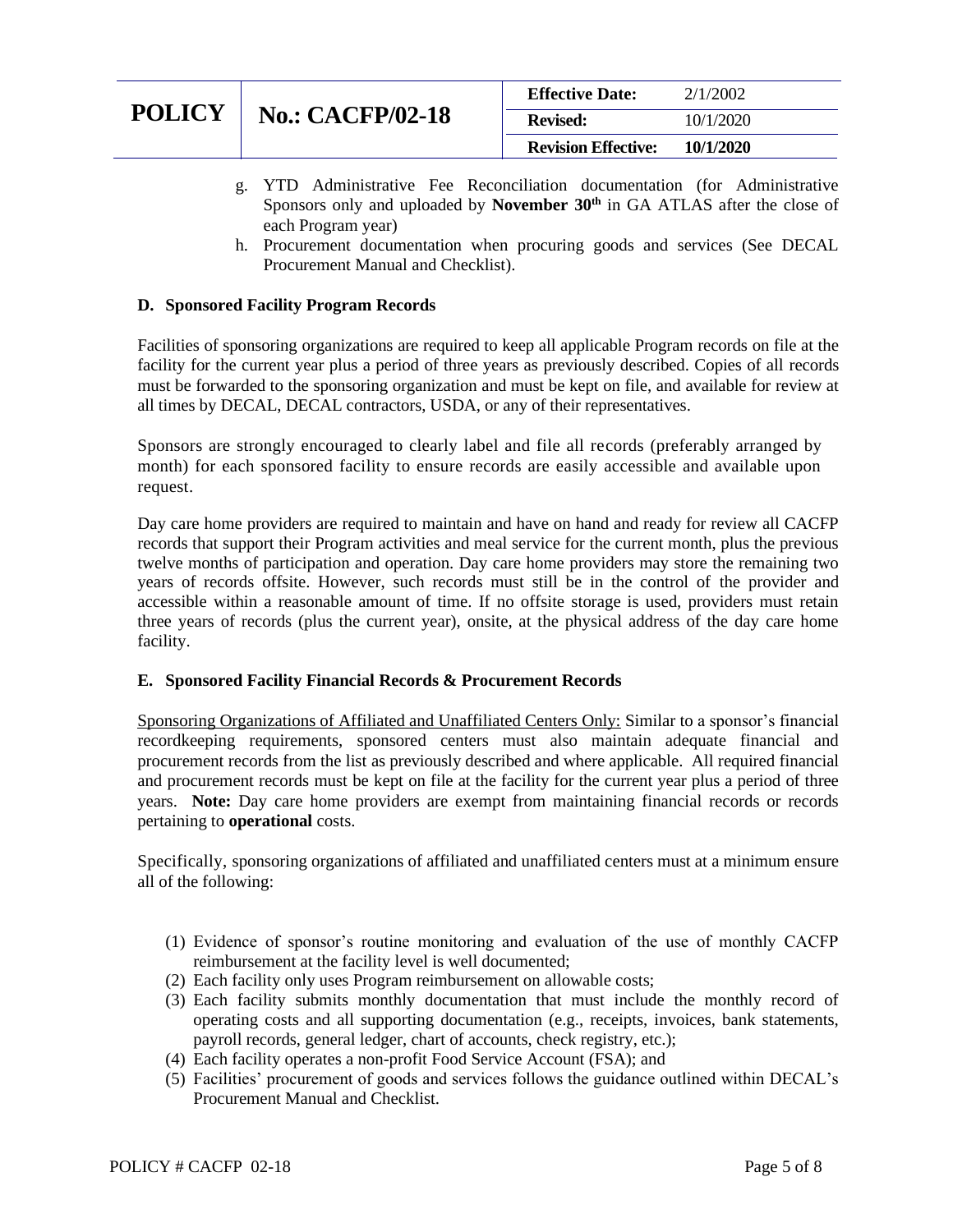| <b>POLICY</b> | <b>No.: CACFP/02-18</b> | <b>Effective Date:</b>     | 2/1/2002  |
|---------------|-------------------------|----------------------------|-----------|
|               |                         | <b>Revised:</b>            | 10/1/2020 |
|               |                         | <b>Revision Effective:</b> | 10/1/2020 |

As a best practice, sponsoring organizations may require facilities to label and store all records (by month) so that records are easily accessible and made available upon request. Failure to have clearly labeled records could lead to reclaimed meals, disallowed costs, and/or a Seriously Deficient determination.

Additionally, Federal regulations do not provide for a grace period for newly recruited or approved sponsored facilities (centers or day care homes). Therefore, all Federal regulations, State policy, and guidance pertaining to recordkeeping will apply and will be enforced immediately once a sponsored facility is approved and a claim for reimbursement is submitted.

#### **F. Loss or Destruction of Records**

In the event of a disaster (*e.g.,* hurricane, tornado, flood, fire, earthquake or other disaster-type event), evidence of enrollment documentation, eligibility, and meal counts are required.

When DECAL required records are either partially or fully destroyed (either physically or electronically), organizations must notify DECAL of the following within a reasonable period of time:

- List of records destroyed
- The circumstances that led to the loss(es);
- The dates of the loss(es) and types of loss(es); and
- The approximate age of the record(s) that were destroyed.

In the event of a loss of records, sponsored facilities must promptly notify their sponsor, and sponsors must in turn, promptly notify DECAL. In addition to providing notification, organizations must also provide DECAL with an official written record of the disaster or official documentation of the loss. Acceptable documentation may include, but are not limited to, a valid insurance claim or police report. DECAL will document the losses for future review purposes. Moreover, institutions may utilize *DECAL's Loss or Destruction of Records Form* when documenting the loss or destruction. To obtain a copy of the form, refer to "CACFP Forms" on the DECAL website.

As a best practice, organizations are strongly advised to electronically save and 'back-up' copies of important claim data (*e.g.,* enrollment data and meal counts) on a memory stick or jump drive. This could be particularly helpful in preventing data loss due to flooding or power outages.

#### **G. Field Trips and Closures**

Institutions must notify DECAL of all center/site closures and/or field trips away from the center during meal service times via completion and submission of the *CACFP Field Trip & Closure Notification Form*. Complete the field trip section only if the trip affects the approved mealtimes and location of meal service and if these meals will be claimed. Institutions must ensure all meals taken on field trips are maintained at the proper temperature**.** Trained personnel must remain on-site to serve children not attending field trips. Meals served on field trips without submitting notice to DECAL are ineligible for reimbursement. The form must be emailed/faxed to the respective Application Specialist and uploaded in the "Attachment List" section of the GA ATLAS online application as part of annual renewal application updates or at least three (3) calendar days before the field trip date and/or closure date.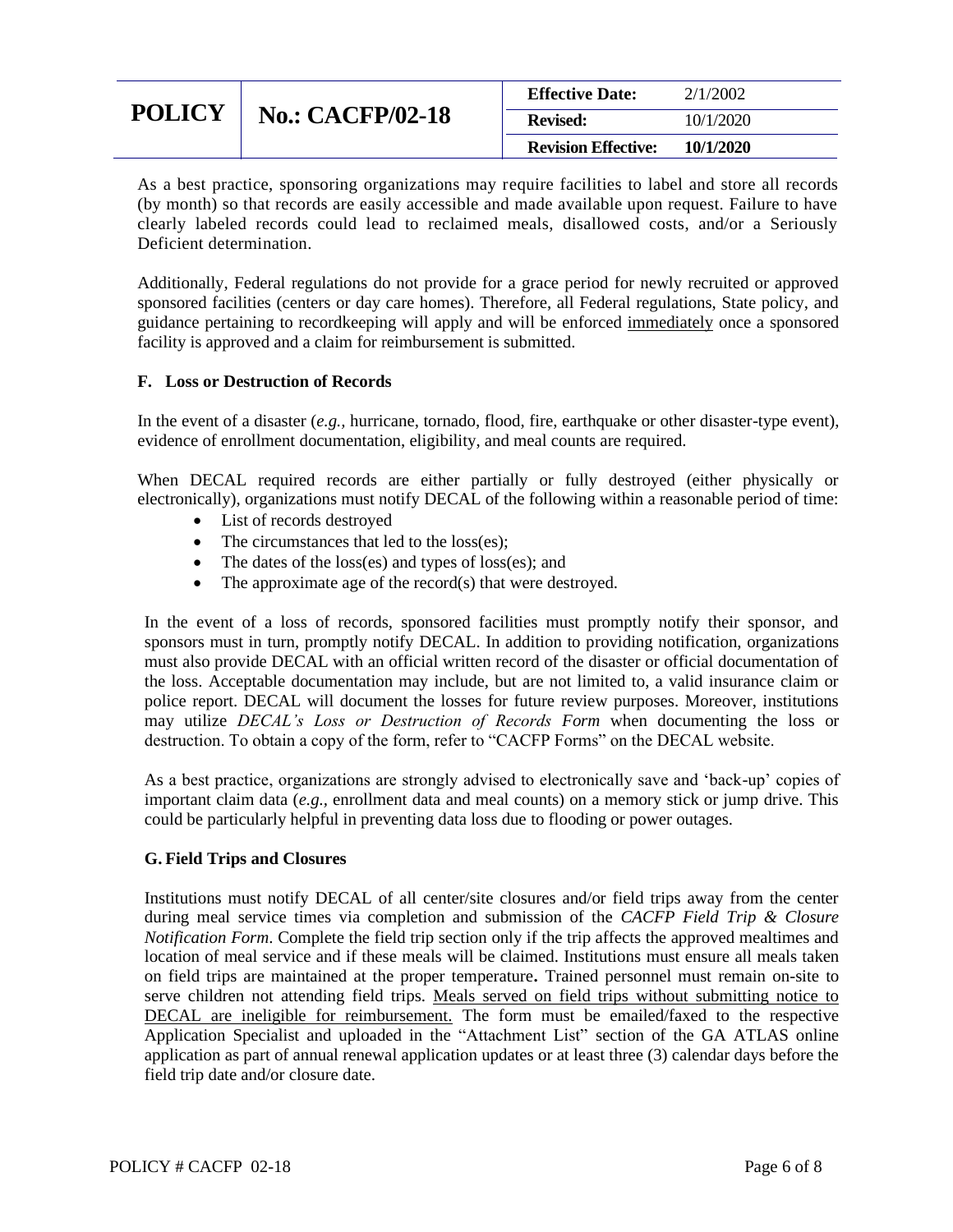| <b>Revision Effective:</b> | 10/1/2020 |
|----------------------------|-----------|
| <b>Revised:</b>            | 10/1/2020 |
| <b>Effective Date:</b>     | 2/1/2002  |

### **H. Use of Alternate Forms**

Institutions must use the required DECAL issued forms to administer and operate the CACFP. Institutions may use alternate forms but only with prior approval from DECAL. At a minimum, alternate CACFP forms must include the same elements and/or information listed on the DECAL issued form. The alternate form must not change the form's intent of capturing an institution's administrative or operation-specific detail and must be approved prior to its use. The following is a list of forms that must be used unless approval for an alternate form was granted:

- Roster
- Income Eligibility Statement (unless participating in another Federal Food Program where the use of an income application is already used)
- Weekly menu and food service record (including infant meals)
- At-Risk Weekly Menu and Food Service Record
- Monthly record of costs (operating and/or administrative)
- All application forms provided by DECAL

Requests to use alternate forms must be submitted to the institution's assigned Technical Assistance Coordinator. Use of alternate forms without DECAL's approval could result in a meal reclaim or disallowed costs for the period covered by the records in question. The Alternate Approval Letter and the alternate forms must be maintained on file and made available upon request.

As a reminder, all records to support any claim(s) must be retained for the current year plus a period of three years after the date of submission of the final claim for the fiscal year to which they pertain.

#### **I. Additional State agency Requirement(s)**

Nothing contained within this Policy constitutes an 'additional requirement' imposed by DECAL within the meaning of 7 CFR 226.25(b). However, should DECAL wish to impose any such additional requirement(s), a request will be sent to USDA for approval pursuant to Federal regulations.

#### **V. PROCEDURE(S)**

In order to comply with this policy, institutions must complete the following steps:

**Step 1:** Create recordkeeping procedures to ensure all required Program records are complete, accurate, securely maintained, and available for review upon request.

**Step 2:** Ensure records are kept at the location as indicated in the organization's online Management Plan within GA Atlas under the "Recordkeeping" section. Should the location of records ever change, the institution's Program Contact or designated principal must update the Recordkeeping Section of the Management Plan at the time in which the records are moved.

**Step 3:** Specify within Question #1's response within the "Recordkeeping" section of the online Management Plan, who will serve as the organization's Program Alternate in the event the organization's designated Program Contact/Designated Principal cannot be present at the